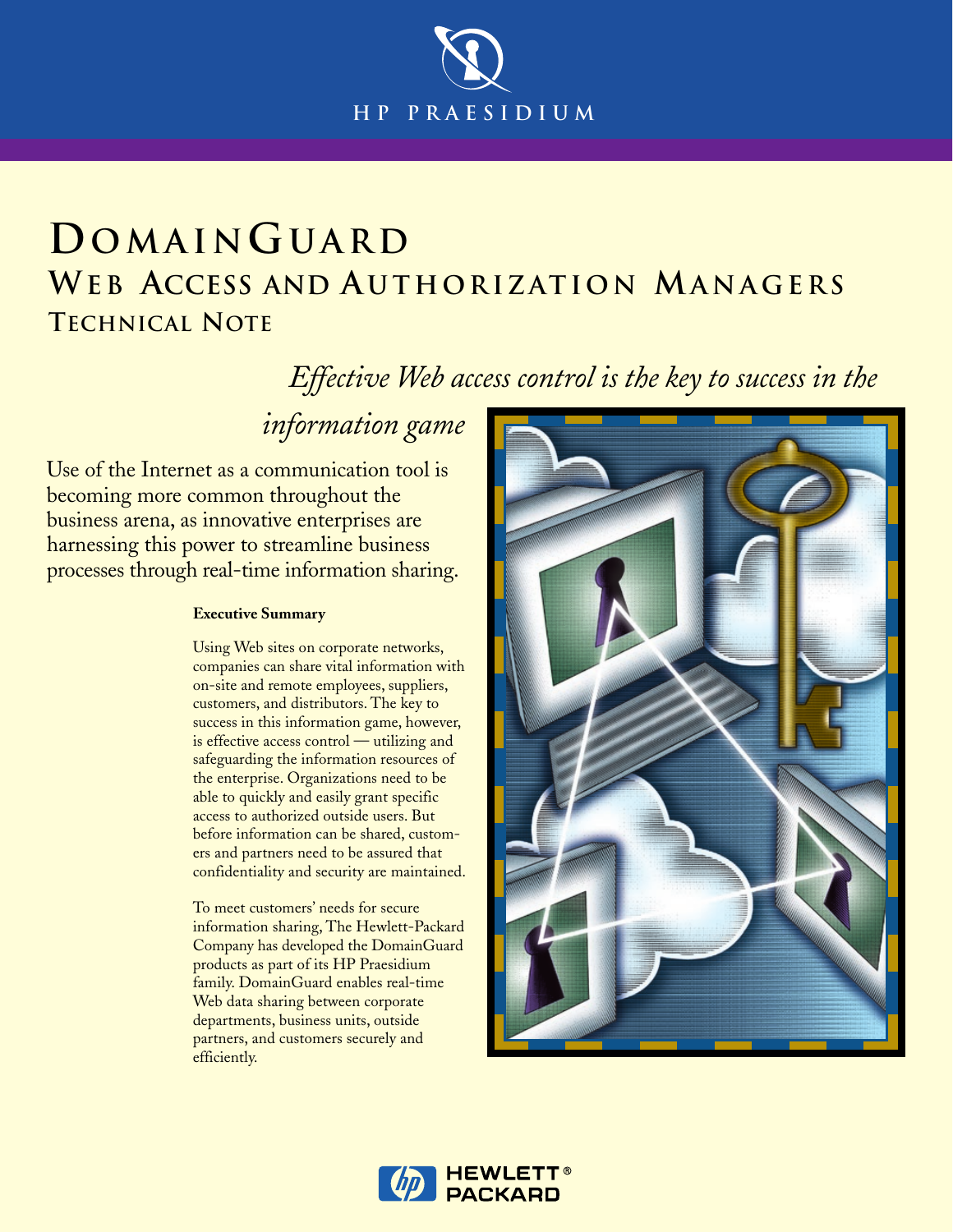While providing robust security features, HP Praesidium DomainGuard is unique in its ease of use and flexibility. These features enable the enterprise to utilize existing resources more easily, boost productivity by decentralizing administration, and maintain flexibility for future growth.

This paper focuses on the role of DomainGuard in providing effective access control to the enterprise, how the product complements and works with other Internet security solutions, and the administrative features that simplify DomainGuard deployment and use.

#### **Protecting Corporate Resources through Effective Access Control**

In today's competitive business environment, oraganizations are seizing the opportunities offered by new technologies, such as the Internet. Via this medium, real-time communication is possible with vast numbers of users. Enterprises are harnessing this capability to perform a wide range of business applications. While many of these involve e-commerce, the use of this communication channel for sharing vital corporate business information is also emerging as a primary application.

Through Web sites, enterprises are now capable of sharing information in real time with on-site and remote employees, as well as suppliers, distributors, customers, and

business partners. And more and more companies are seizing this advantage. Sharing vital corporate information resources in real time streamlines business processes, increases productivity, reduces costs, and eliminates duplicative efforts. Employees and business partners can utilize corporate resources much as they utilize any other Web-based resource.

But there are challenges, too, amidst these opportunities. Companies maintain vast stores of information, much of which is not intended for widespread distribution. Whether it be related to sensitive human resources information, strategic business planning, or confidential client data, vital information must be accessible by appropriate individuals while safeguarded from indiscriminate access. Controlling access becomes a central aspect of conducting Internet business securely and effectively.

A second challenge is to integrate access control effortlessly into existing infrastructures and ensure ease of use and administration. Often, implementing a typical access control solution or creating a customized access control solution developed in-house can be costly to develop and creates scalability and support headaches in the future. The most effective access control solution is one that combines robust security with the ease and convenience of simplified administration.

## **DomainGuard Product Architecture**

In order to access a resource on the Web server, the user must first authenticate to the server, and then request the desired object (Web page, Java applet, graphic, etc.). When the user requests the object, DomainGuard determines what groups the user is in as defined in the LDAP directory, and what associated access rights the user has for the requested object. If theuser has the required rights, the object is served to the browser. If access is not allowed, the user receives a standard Web browser error message.

All administration of DomainGuard is done through an easy-to-use Java interface, accessible from any Java-enabled Web browser.

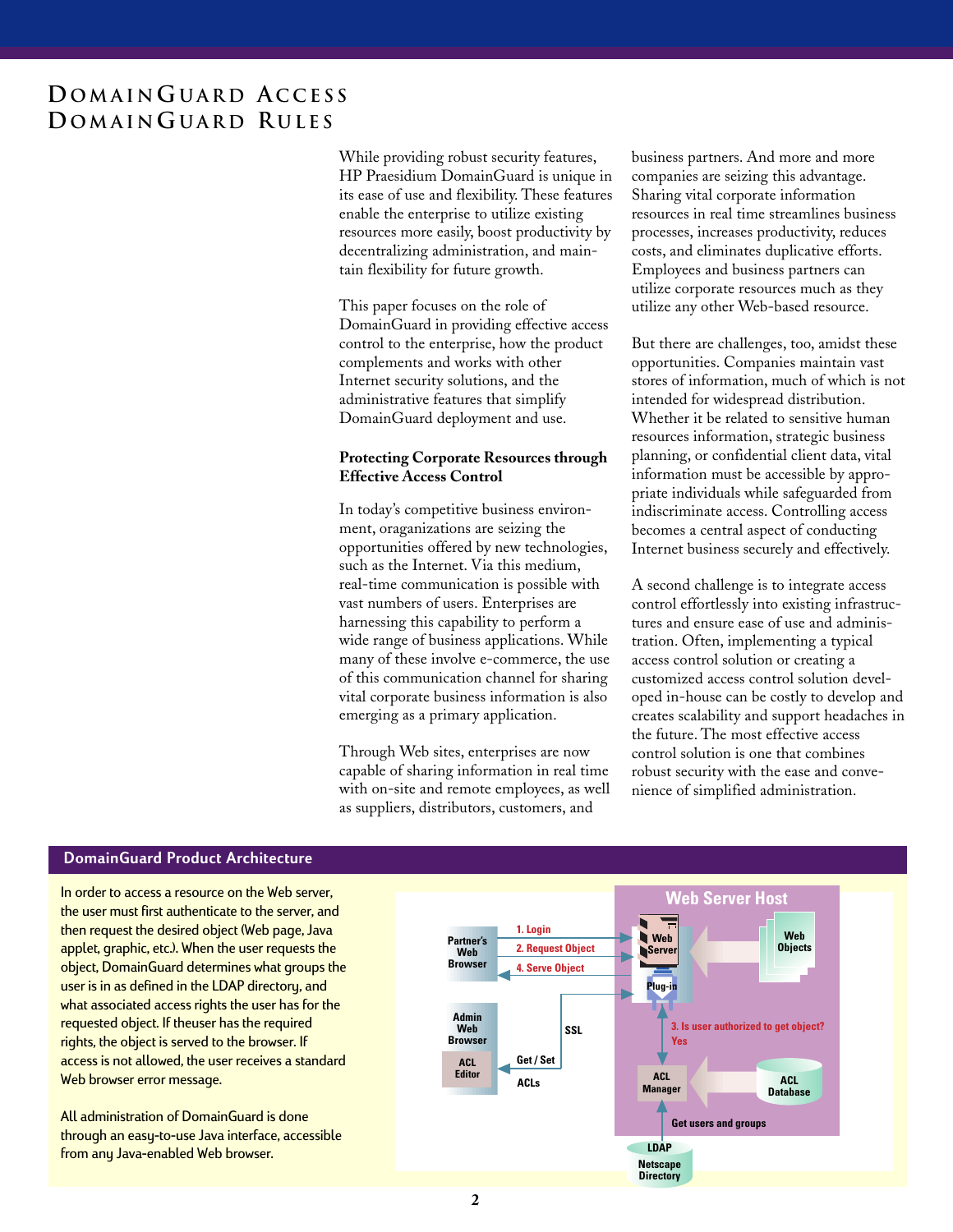### **Access Control Solutions from Hewlett-Packard:**

### *DomainGuard Access DomainGuard Rules*

Hewlett-Packard, a leader in information technology solutions for nearly 50 years, has responded to these challenges with the DomainGuard products. With DomainGuard, enterprises can provide secure access to Web resources for employees, suppliers, customers, and business partners, all within existing Web environments and with minimal administrative requirements.

Domain Guard offers robust security features such as:

- privilege-based access rights
- transaction authorization control
- customer-defined authentication
- strong encryption support

Superior convenience and ease of administration are provided by:

- easy deployment through Web plug-in and LDAP interface compatible with existing environments
- simplified, browser-based administration
- delegable administration
- transparent, "snap-in" operation

A member of HP's prestigious Praesidium family of Internet security products, DomainGuard offers enterprises a secure and efficient tool to maximize their valuable information resources.

## **HP Praesidium DomainGuard Products Overview**

In developing effective access control solutions, companies have found three aspects to be of primary importance:

- *Security:* fine-grained access rights combined with strong user authentication to provide robust access control
- *Convenience:* simplified administrative functions to eliminate potential bottlenecks and enable customized access decision making at all levels of the enterprise

• *Flexibility:* modular design to speed and simplify implementation, to provide scalability for future growth, and to leverage existing systems and standards

# **Security**

The DomainGuard products offer sophisticated security features that authorize access from Web browsers to specific Web server objects such as HTML pages, Java applets, and CGI scripts, as well as specific Web-based transactions. Using the product's fine-grained access control, administrators can develop profiles for groups of users as well as individual users to specify exactly what Web-based resources and transactions they can access. Central to DomainGuard's access control capabilities is the Access Control List (ACL), which defines the access privileges each user group or individual user holds. Essentially, the ACL links the names or unique identifiers of individual users together with permission bits that identify the level of access.

DomainGuard also employs LDAP directories to obtain these unique identifiers and simplify access control management. In DomainGuard, the unique identifier that names a group of users defined in an LDAP database is linked with an ACL entry with defined access rights. By linking the two technologies — ACL and LDAP — the product provides comprehensive access definition capabilities as the enterprise expands.

# *Privilege-based Access Rights.*

DomainGuard permits essentially three types of access privileges. The first is access that enables the user to take some type of action involving the Web object itself. These access privileges are read, write, or execute. Read access enables a user simply to read the Web object; for instance, a customer with read access might be able to review the status of his or her order. In contrast, write access enables the user to exchange information related to the Web object. In the case of a supply chain management enterprise, a user with write access might be enabled to enter inventory data. With execute access, a user can run

# **DomainGuard Access**

The DomainGuard products are designed to offer the highest level of security while easily integrating into existing systems. With DomainGuard Access, HP provides security to the object level of the Web server. Users can be granted specific access rights to various objects on the server including Web pages, graphics, Java applets, CGI scripts, etc.

# **DomainGuard Rules**

With DomainGuard Rules, the additional functionality of transaction authorization control is added. Now an organization can define specific rules for what web-based transactions can be processed, and the ability to block unauthorized transaction from ever accessing back-end resources.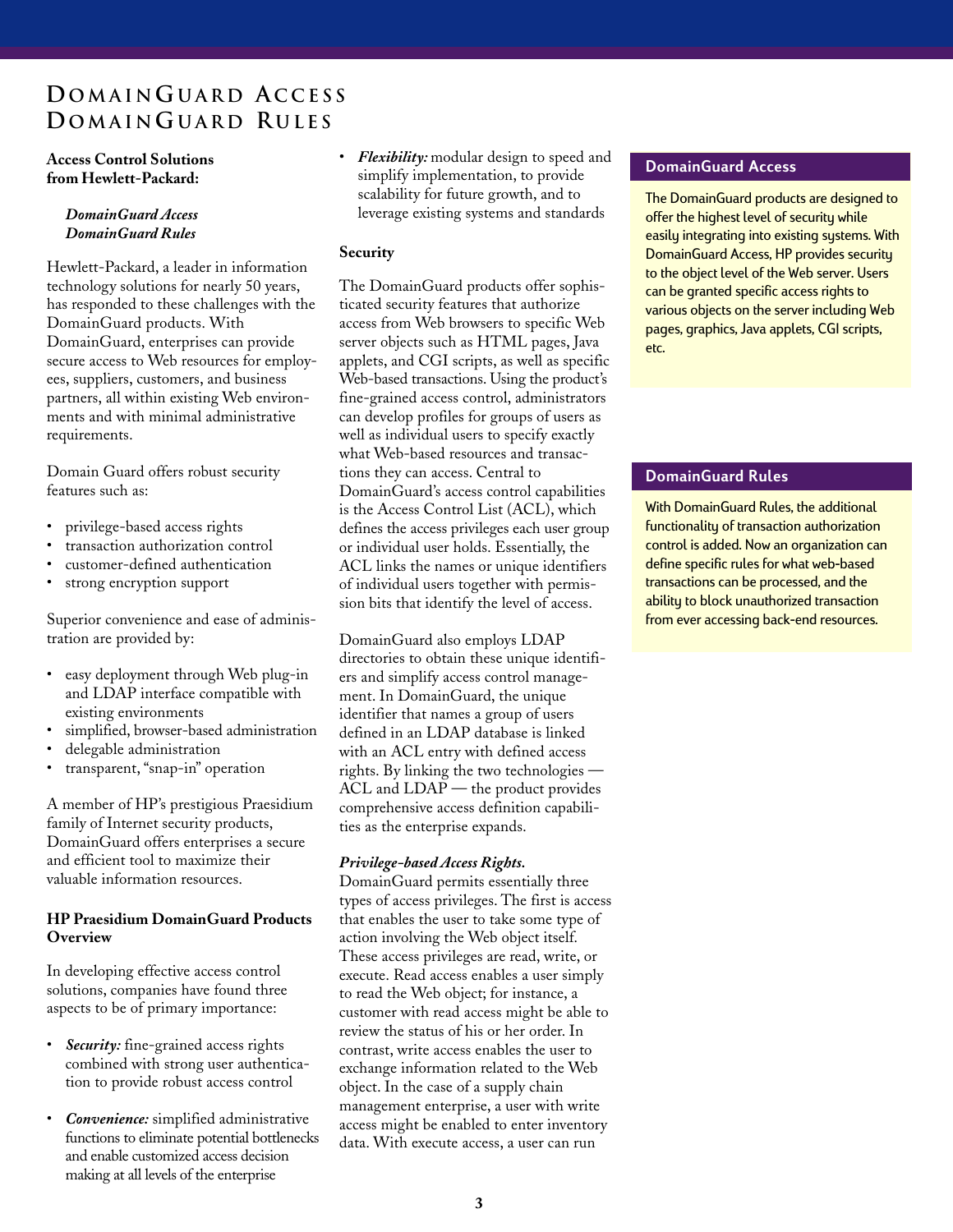#### **A DomainGuard Administration Case Study**

A corporate project manager (PM) would like the project's marketing engineer, who telecommutes part-time from home, to review the team's draft quarterly report before the document is released to the management team. The previous afternoon, the PM asked the engineer to review the document after nine the next morning, and sent feedback by e-mail before lunch. Since the PM has full access privileges over the project directory on the corporate Web server, it will be easy to modify the marketing engineer's access first thing in the morning.

The project manager has already arranged with the company Webmaster to have the document placed in the directory, so only a few minutes is needed to modify the document's ACL to provide appropriate access. The PM accesses the DomainGuard ACL Editor from the desktop, and locates the directory in the document tree display. Opening this directory, the quarterly report document that requires review is located. Its ACL is identical to the project directory ACL via the concept of inherited ACLs. Then to modify the marketing engineer's access to the report, the PM must now modify the report's ACL by adding the engineer's unique identifier to the document's ACL entry. Once this information is located and the engineer's identifier is added to the ACL entry, the PM selects the read access option to enable review of the document.

To finish, the PM clicks the appropriate key to apply the change and exits the ACL Editor. Later that morning, the marketing engineer logs on from home, reviews the report, and sends feedback to the PM before taking the family to the park for lunch.

an executable file, such as a CGI script or Java applet. One likely scenario for this access level would be when a user was updating database information via a form, which a CGI script or program would then use to update the database.

The second type of access privileges provided by DomainGuard are navigational in nature; that is, they enable a user to move throughout the Web server "tree" of directories and subdirectories. These types of access rights ensure that enterprises safeguard the very presence of sensitive information by preventing users from even seeing the names of files or subdirectories as well as enabling access to specific directories and objects down a branch of the directory tree. "List" access permits appropriate users to see the content of a specific Web server subdirectory. "Traverse" privileges govern access to broad sections of Web servers by permitting or restricting access to entire branches of the directory tree. For instance, a customer might have traverse privileges to the Web directory branch containing order information but not to the branches related to inventory or marketing.

A third type of privilege involves delegation of administration of the access control for other users. This privilege, referred to as "Control" right, enables the user to edit or modify ACLs for specific Web objects. In the case of a project manager, for instance, control access would enable her to manage project team members' access to project information as appropriate. Also, content owners can now be given the ability to decide who has access to the information they already create and manage. This is a great benefit for not only the IT department who no longer has to manage all access control, but also to the content owner who now has more control over the information created.

### *Transactional Access Control.*

DomainGuard Rules extends access control to Web transactions. This enables enterprises to establish access criteria using unambiguous business rules. By testing values from fields on Web forms, DomainGuard Rules can enforce specific

business rules and ensure that transactions satisfy security policies. Users attempting transactions that fail these rules are prevented from accessing Web resources, while those who satisfy the criteria obtain data transparently.

#### *Customer-defined Authentication.*

DomainGuard supports different authentication methods to meet various corporate security policies. One method involves the use of user names and passwords for clientside authentication. The password is validated against a value stored in the LDAP directory. Management of user names and passwords is done my using administration tools supplied with the LDAP directory. The other type of authentication involves the use of clientside digital certificates. The Web server will test the certificate, based on the X.509 standard, for validity. If the certificate is determined to be valid, the server opens it and makes it available to DomainGuard. The software verifies access privileges in the process described by the sidebar. This flexibility enables companies to implement access control protection regardless of where they are on the security continuum. And, as an enterprise moves from the use of user names/passwords to certificatebased authentication procedures, DomainGuard will continue to provide effective access control.

*Encryption Support.* DomainGuard provides strong encryption support to ensure that sensitive information is safeguarded from unauthorized users. The product supports both SSL encryption and VPN (virtual private network) solutions. Regardless of whether an enterprise is employing SSL, available on most Web browsers and servers, or the more robust VPN solution, DomainGuard can continue to provide comprehensive access control.

#### **Convenience**

Among access control products, DomainGuard stands alone with unique features that streamline implementation and ease ongoing administration. Rather than requiring customized code revisions for implementation, the product can be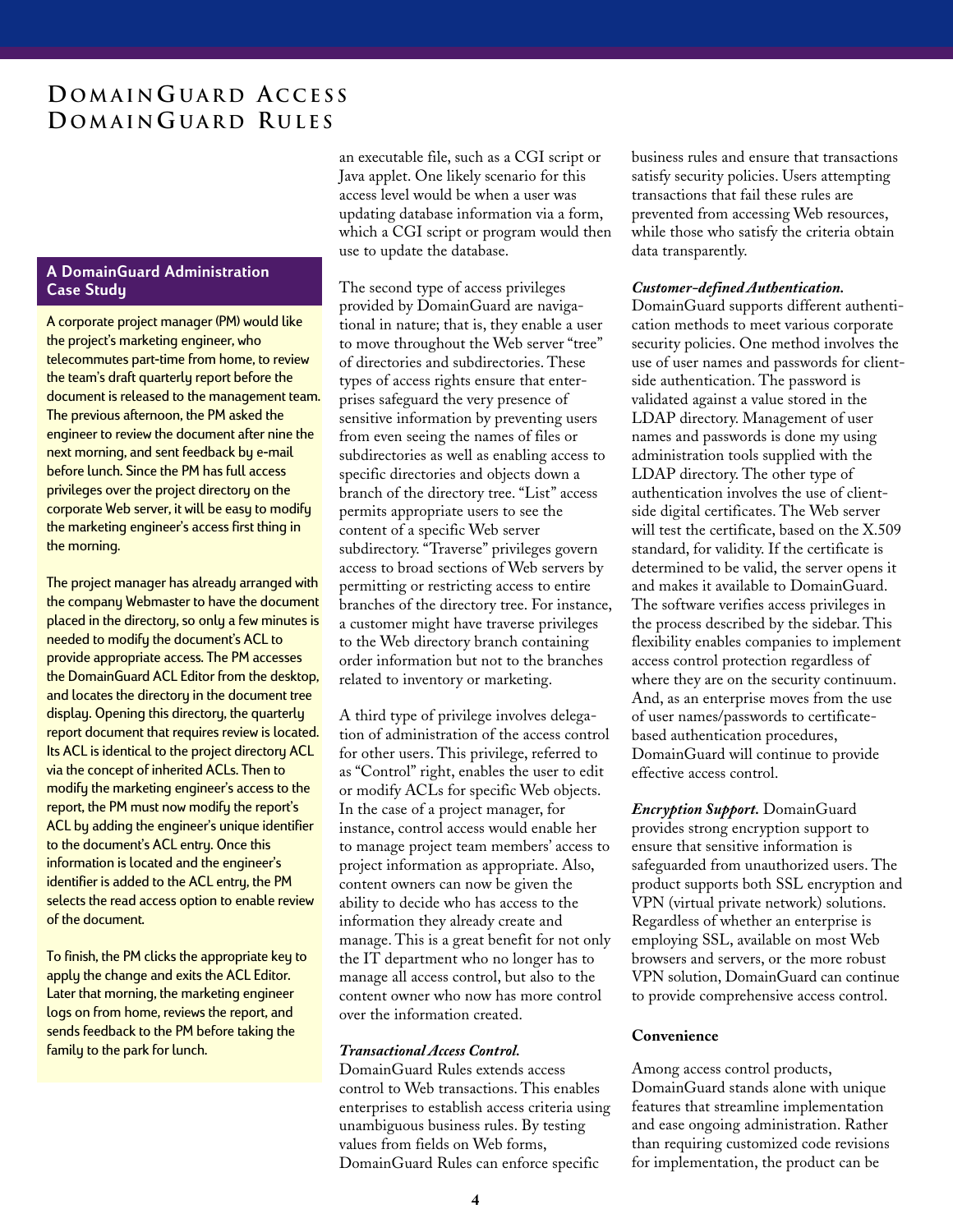quickly and easily installed into existing Web environments. Many customers were able to install and configure DomainGuard into an existing Web environment in only a few hours, not days or weeks. Simplified administrative features eliminate IT bottlenecks and boost productivity throughout the extended enterprise.

DomainGuard employs a concept of "sparse ACLs" to achieve many of these streamlined administrative capabilities. Essentially, this means that any object in the directory tree that does not have an ACL explicitly set for it inherits the ACL of the directory above it in the directory tree. For instance, if a directory tree contains a subdirectory /projectX/ docs/, any object, whether it be a document or another subdirectory, that is added to docs will inherit the ACL of /projectX/docs/. Thus, if a project manager has write access to /projectX/ docs/, he will have write access to everything within it, such as /projectX/docs/mktgplan.html as well as /projectX/docs/ results/notice.html. If, on the other hand, his boss prefers that the project manager only have read access to the results subdirectory, the boss could create an explicit ACL for that subdirectory specifying that access level. Sparse ACLs enable the streamlined administration and ease of access rights

modification that is the hallmark of DomainGuard.

*Delegable Administration.* Central to the convenience of DomainGuard is the capability to delegate administration of access control from one centralized corporate location to a variety of management levels, eliminating potential IT bottlenecks. Since administrative capabilities involve the control right, any user holding this access privilege may delegate any rights to another individual. In practice, this enables companies to eliminate potential bottlenecks in IT departments by providing control access to other individuals throughout the enterprise, such as line of business managers and content owners. For instance, if the Webmaster needs to delegate control access privileges to the marketing department's administrative assistant, he is permitted to manage only those ACLs on Web objects within the marketing directory as defined by the Webmaster. He cannot define access to any other directories, or even see them within the administration GUI.

*Browser-based Administration.* IT administrators and users with delegated administrative capabilities can easily perform their access control responsibilities with DomainGuard's browser-based ACL Editor (see Figure 1). This feature enables users to manage ACLs from their own

## **How DomainGuard Provides Effective Access Control**

Consider the accounts payable clerk with ABC Manufacturing. The clerk logs onto the company intranet in the morning to check some inventory levels before processing bills, and enters the URL of the files to be viewed in the browser. Initially, the Netscape Web server checks the clerk's X.509 certificate for validity and finds that it is valid.

Next, DomainGuard verifies that the employee is authorized to review the inventory files (i.e., read access) by checking the ACL database. When the software confirms the accounts payable clerk's access privileges (i.e., read and write access), it processes the URL and delivers the data to the desktop. All this occurs virtually instantaneously and the employee experiences no delay in obtaining access to real-time data.



**Figure 1**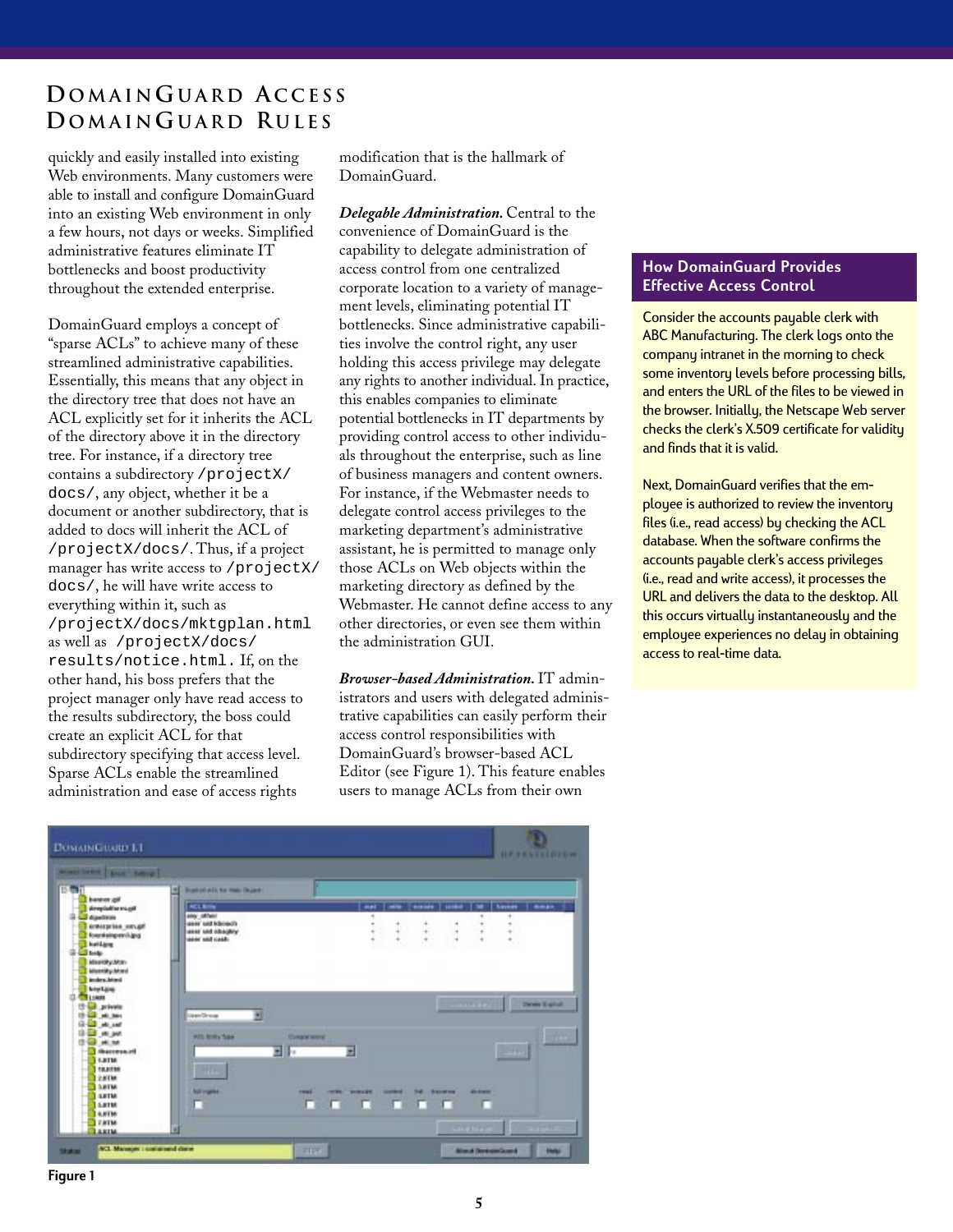workstations using familiar software tools. In fact, with DomainGuard's uniform Web access control interface, users on different Web servers and host platforms share an identical interface.

The ACL Editor provides a document tree display that represents the Web server's directory tree, as well as detailed information about the ACL of an object selected from the document tree display. Using these displays, individuals can easily view and edit object ACLs to manage appropriate access.

*Easy Modification of Access Rights.* Using the ACL Editor, individuals can quickly modify access privileges right at their workstations. Moreover, these modifications can be made dynamically without the need to restart Web servers.

#### **Flexibility**

*Transparent, "Snap-in" Protection.* The marketplace today is a dynamic one, evolving at an unimaginable rate. Enterprises must keep pace with this change, while continuing to preserve their investments in information technology. Few companies have the luxury of developing customized solutions, or elaborate training programs to educate network users. Moreover, as the enterprise grows, it may need to extend information sharing capabilities to new players, such as new business partners, customers, or employees. The versatility of DomainGuard meets the changing needs of today's businesses regardless of whether the enterprise is just implementing a network or expanding its network access to new users.

DomainGuard offers transparent access control protection, operating unobtrusively in the background so that users are unaware of its operation. The software, written as a Web plug-in, easily snaps into existing Web environments, eliminating the need for time-consuming, potentially costly code changes, or for in-house,

customized access control software that may have limited scalability and be difficult to support. Deployment is virtually effortless; Web administratiors simply install DomainGuard and the software registers itself with the Web server. Because DomainGuard employs standards and systems already widely used (e.g., LDAP directories), companies can preserve their long-term IT infrastructure investments.

#### *Scalability for Future Applications.*

DomainGuard is currently deployed in networks with hundreds of users to those with hundreds of thousands of users. And as these environments expand, the product will accommodate the addition of new users. Scalability is achieved through the use of LDAP technology, which enables users to be organized into groups based on shared parameters.

#### **Conclusion**

DomainGuard from HP Praesidium is the definitive, hassle-free Web authorization manager. Deploying DomainGuard couldn't be easier — it just 'snaps' into the existing server environment, offering complete control of access to Web pages, forms, server-side CGI, Java programs and Web-based transactions. And, while DomainGuard offers the policy-level security management demands, an easy point-and-click interface together with extensive automation means security administration can be delegated to line-ofbusiness personnel without losing peace of mind. It is this level of security, flexibility and convenience that organizations need in order to share their sensitive internal information with outside partners and customers. It is HP's global reach and reputation that organizations have come to depend on as they enter new markets and deploy new technologies.